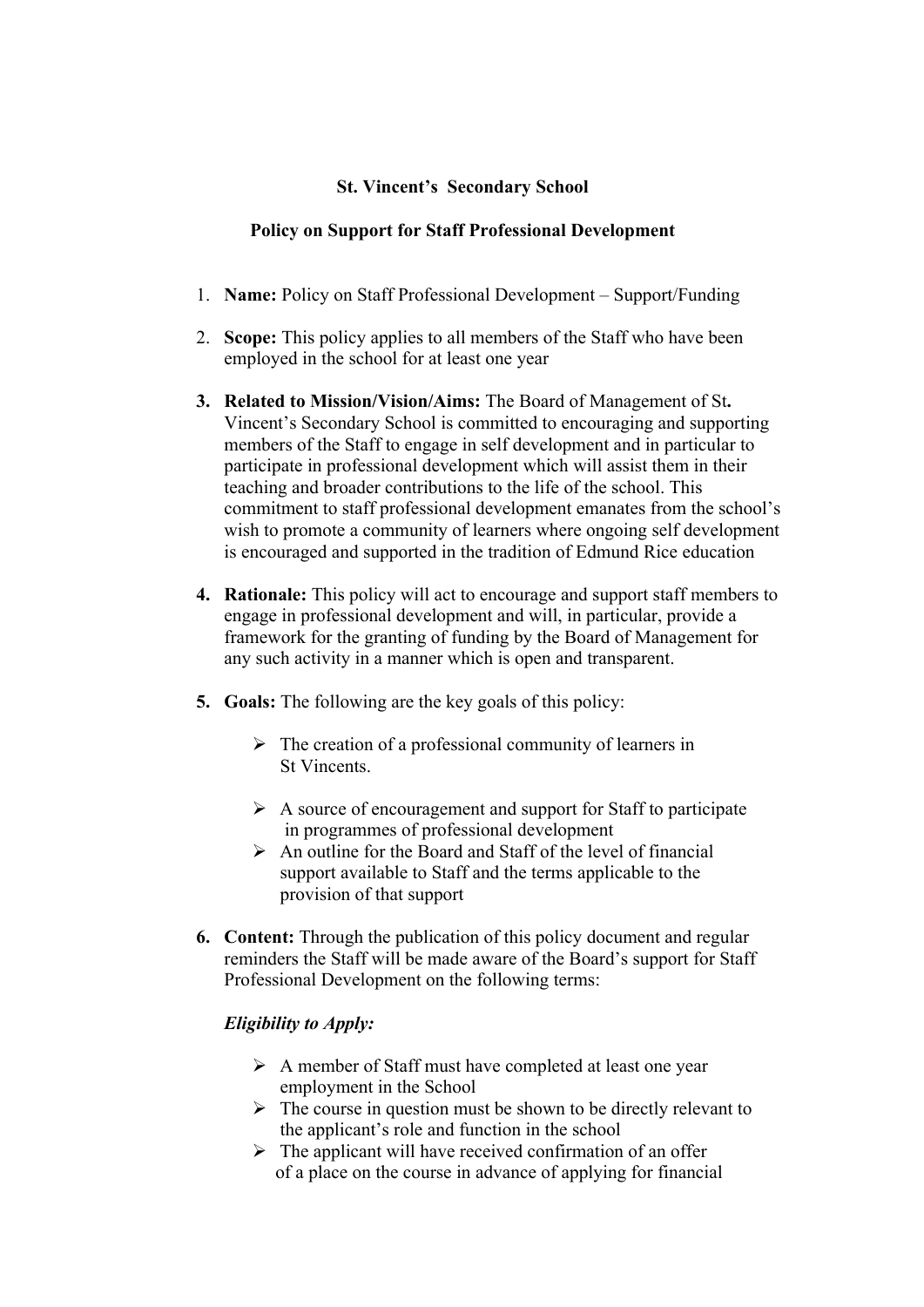support

- $\triangleright$  Where courses extend to more than one academic year the applicant must reapply for funding for each year
- $\triangleright$  The applicant must have investigated other sources of funding e.g. Teacher Fee Refund Scheme ( See Circular 81/04)

#### *Policy Administration:*

- $\triangleright$  All applications for support must be made to the Secretary, Board of Management on the attached Application Form
- $\triangleright$  The Board will agree and publish on an annual basis, as part of the budgetary process, the total fund available for Staff Professional Development
- $\triangleright$  The Board will agree and publish, annually, a closing date for receipt of the Applications Forms for Staff Professional Development.
- $\triangleright$  A decision on each application will be conveyed to all applicants within 20 days of the closing date for receipt of applications
- $\triangleright$  Applications will be forwarded the grant on the successful completion of the phase of the course in a given academic year.
- $\triangleright$  Applicants will be expected to give a clear indication of the steps they have taken to apply for support from other sources e.g. Department of Education and Science Teacher Fee Refund Scheme (See Circular 81/04)
- $\triangleright$  Successful applicants will receive
	- a) if no financial gain is made from the qualification up to a maximum of 50% of the course fee or  $\epsilon$ 1,500, whichever is the lower.
		- **or**
	- b) if a financial gain is made from the qualification  $$ up to a maximum of 50% of the course fee or  $\epsilon$ 200, whichever is the lower.

#### *Criteria for Decisions by the Board on the Applications:*

- $\triangleright$  Where the number and amounts requested exceeds the support available priority will be given as follows:
	- i. Applicants who haven't received funding within the previous three years
	- ii. Applicants who intend to pursue courses that have direct relevance to subjects been taught by the applicant or when the Board of Management perceive a need to be met within the school.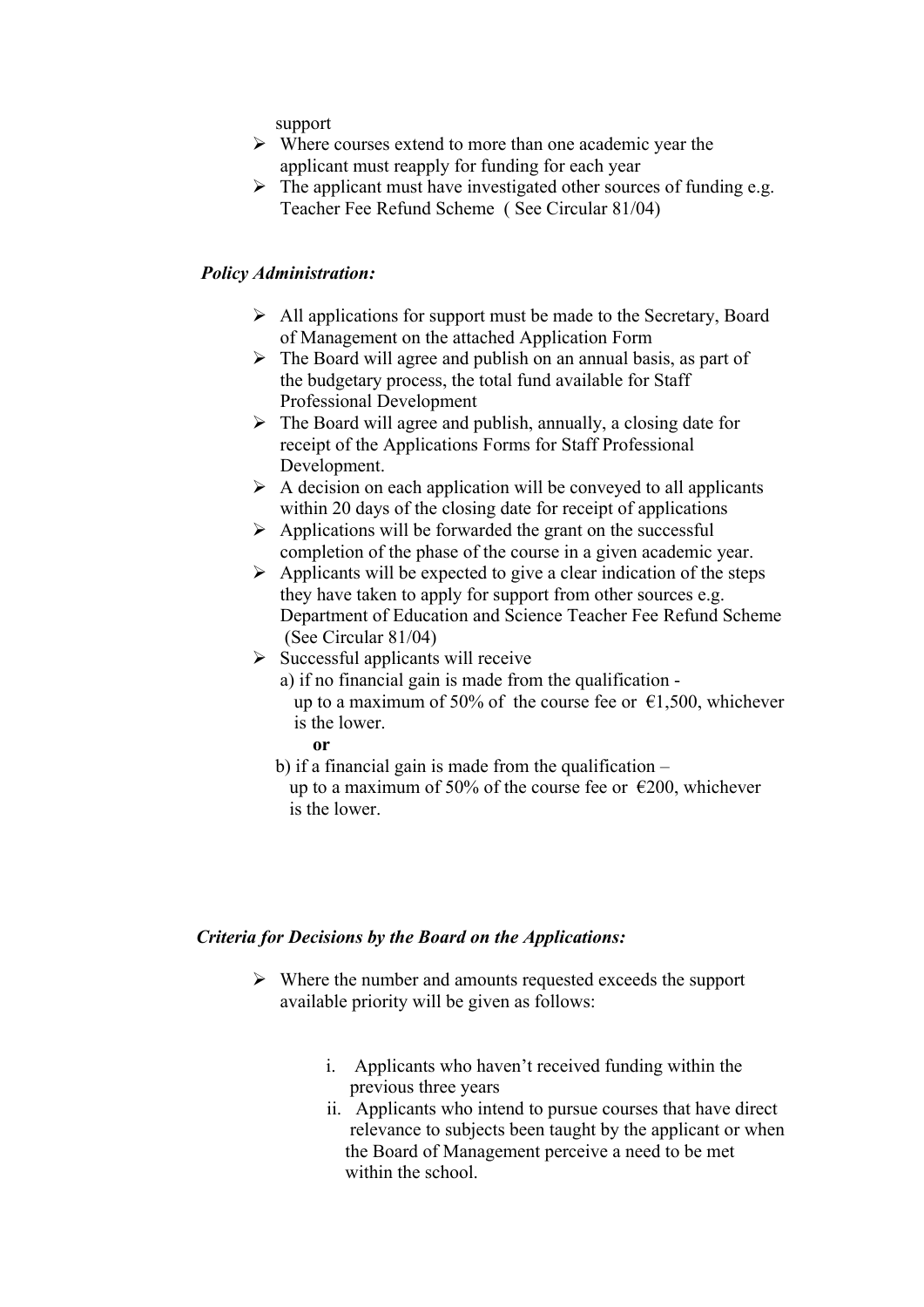- iii. Applicants who intend to pursue courses that have direct relevance to a pastoral, including spiritual role, which the applicant is undertaking in the school
- iv. Applicants who intend to pursue courses that have direct relevance to administrative and/or extra-curricular involvement of the Staff member in the school

#### **7. Roles and Responsibilities:**

 $\triangleright$  The Board of Management will ensure that this policy is published to the Staff through the Principal. An annual reminder will also be published by the Principal

 $\triangleright$  The Board will agree a total amount available for Staff Professional Development for the following school year as part of the annual budget process

 $\triangleright$  The Board will at its first meeting each school year agree a closing date for applications

 $\triangleright$  Application Forms will be available from the location to be decided by the Principal

 $\triangleright$  It will be the responsibility of staff members to ensure that Application Forms are fully completed and submitted to the Board in advance of the closing date.

 $\triangleright$  If granted funding the individual undertakes to refund the grant if of their own choice they leave within 2 years of receipt.

## **8. Success Criteria:**

- $\triangleright$  The policy will be considered a success when there is an awareness and interest among members of the Staff in undertaking professional development courses
- $\triangleright$  The Board will be in a position to allocate the total funding budgeted for Staff Professional Development on an annual basis.
- 9. **Evaluation:** This policy will be reviewed on an annual basis by the Board of Management.
- **10. Timeframe:** This policy has been approved by the Board of Management and will be implemented for the school year 2010/2011.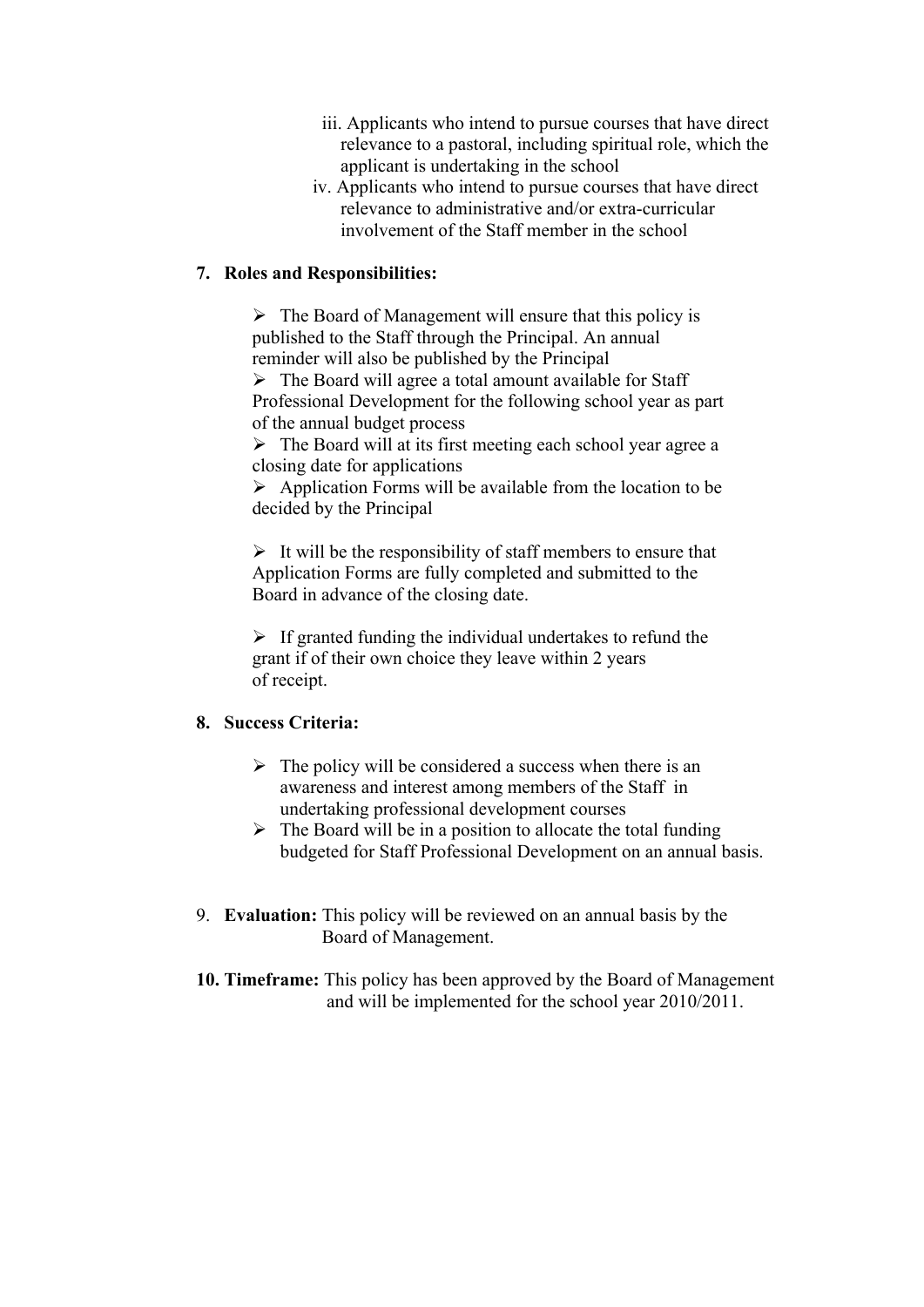# **Application Form for Professional Development Support**<br>2010/2011

| ,我们也不能在这里的时候,我们也不能在这里的时候,我们也不能在这里的时候,我们也不能会在这里的时候,我们也不能会在这里的时候,我们也不能会在这里的时候,我们也不 |  |  |  |
|----------------------------------------------------------------------------------|--|--|--|
| Special Roles/Responsibilities in the School: __________________________________ |  |  |  |
|                                                                                  |  |  |  |
| Number of Years Employed in the School: ___________                              |  |  |  |
|                                                                                  |  |  |  |
|                                                                                  |  |  |  |
|                                                                                  |  |  |  |
|                                                                                  |  |  |  |
| ,我们也不能在这里的时候,我们也不能在这里的时候,我们也不能在这里的时候,我们也不能会在这里的时候,我们也不能会在这里的时候,我们也不能会在这里的时候,我们也不 |  |  |  |
| <u> 1989 - Johann John Stone, Amerikaansk politiker (d. 1989)</u>                |  |  |  |
| Award, if any, available on Completion of Course: ______________________________ |  |  |  |
|                                                                                  |  |  |  |
| Duration of Course:                                                              |  |  |  |
| Dates of the Course:<br><u> 1989 - Johann Barbara, martxa a</u>                  |  |  |  |
|                                                                                  |  |  |  |
| Benefit to (1) Staff Member (including financial gain): ________________________ |  |  |  |
|                                                                                  |  |  |  |
|                                                                                  |  |  |  |
|                                                                                  |  |  |  |